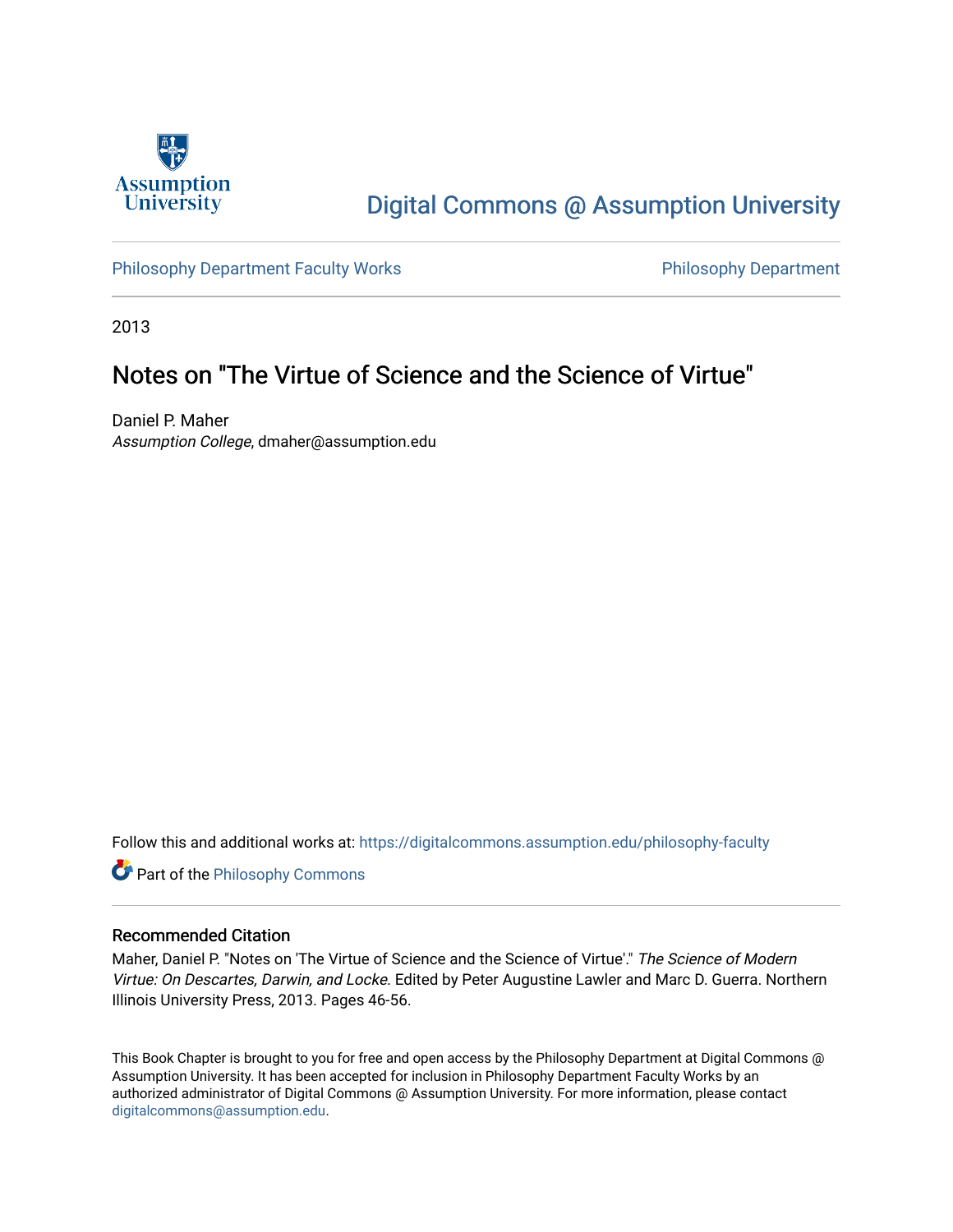## 3 notes on "tHe Virtue of sCienCe anD tHe SCIENCE OF VIRTUE"

Daniel P. Maher

**B***ENE VIXIT, BENE QUI LATUIT.* Descartes chose this line from Ovid's *Tristia* (III.4.25) as a personal motto, which I translate as "He lived well who hid well."1 It seems, then, that Descartes' art of living involves hiding and, according to the portrait of Descartes that Thomas Hibbs presents in this volume, Descartes' art of writing hides his preoccupation with the art of living. If we overlook the primacy of the question of the good life for Descartes, we risk obscuring "the unity in his various projects"  $(*25).<sup>2</sup>$  By discovering or restoring the centrality of this question, Hibbs finds the key to unraveling how Descartes combines his well-known antipathy toward the philosophical and theological tradition with his unduly neglected Socratism, which ties him irrevocably to that tradition. And because that tradition includes Christianity, Descartes' focus on the good life necessarily implicates him in theological matters, at which point his view of the good life slips out of focus or, better, at which point Descartes blurs our access to that view in its relation to Christian faith. Thus, we come to see the reason that the precise character of Descartes' understanding of the good life could be both central to his thought and yet neglected in contemporary scholarship.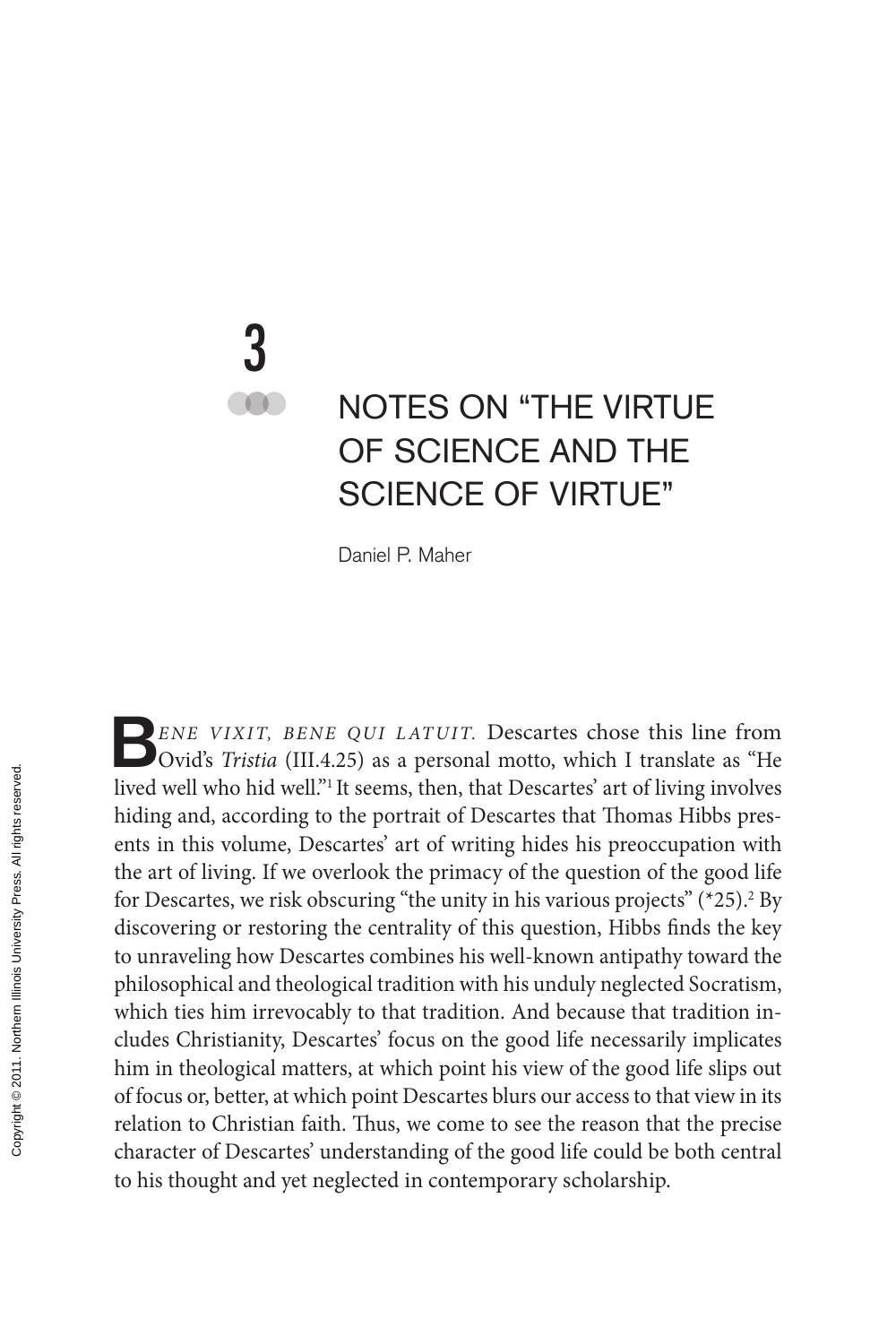Descartes exercised greater diligence in obscuring any tension or conflict with the Catholic Church than he did in concealing his attack on Aristotle, which he seemed eager to veil only insofar as he suspected it might offend those churchmen whose support he wanted.<sup>3</sup> Hibbs explores these themes with an impressive command of Descartes' published and unpublished writings, and although his portrait is not finished in every respect (e.g., he refrains from weighing in on the relation between the provisional and the final morality), he invites us to think anew about Descartes in relation to the fundamental issues of classical philosophy. I find it a most agreeable task to comment on his chapter—a task I see as requiring me neither to dissect Hibbs' portrait nor to provide an alternative. Instead, with these remarks I intend to probe the three focal points of Hibbs' chapter and to encourage further consideration along the same path he has cleared.

Hibbs divides his essay into three parts: "Recovering and Overcoming Socrates," "Descartes' New Science of Virtue," and "Theology, the Sovereign Good, and Ironic Philosophy." The three parts converge, and he integrates the central theme of each in a single sentence near the end: "In this way, Descartes' overcoming of Socrates, his new science of virtue, is simultaneously a strategy for bypassing the debate between Athens and Jerusalem" (\*41). This formulation encapsulates the parts of the essay as neatly as one could hope. With the convergence of these three themes clearly in mind, let us proceed to a consideration of the main theme of each part of the essay.

#### **The Nature of Cartesian Irony**

It seems most appropriate to begin at the end and focus especially on the theme of irony. According to the argument, Descartes' "focus on the question of the best way of life" puts him irreconcilably at odds with the tradition of Christian faith (\*39). Descartes habitually confines theology to dealing with mysteries that exceed our understanding and with the practical question of how to get to heaven. Thus neutered, theologians should have nothing to say about the proper concerns of the various arts and sciences, including philosophy, and are at best useful to Descartes for the approbation he hopes to win from them, inasmuch as ecclesiastical authority influences those not governed by reason. Hibbs leads us to see, nevertheless, that co-existence without conflict between Christian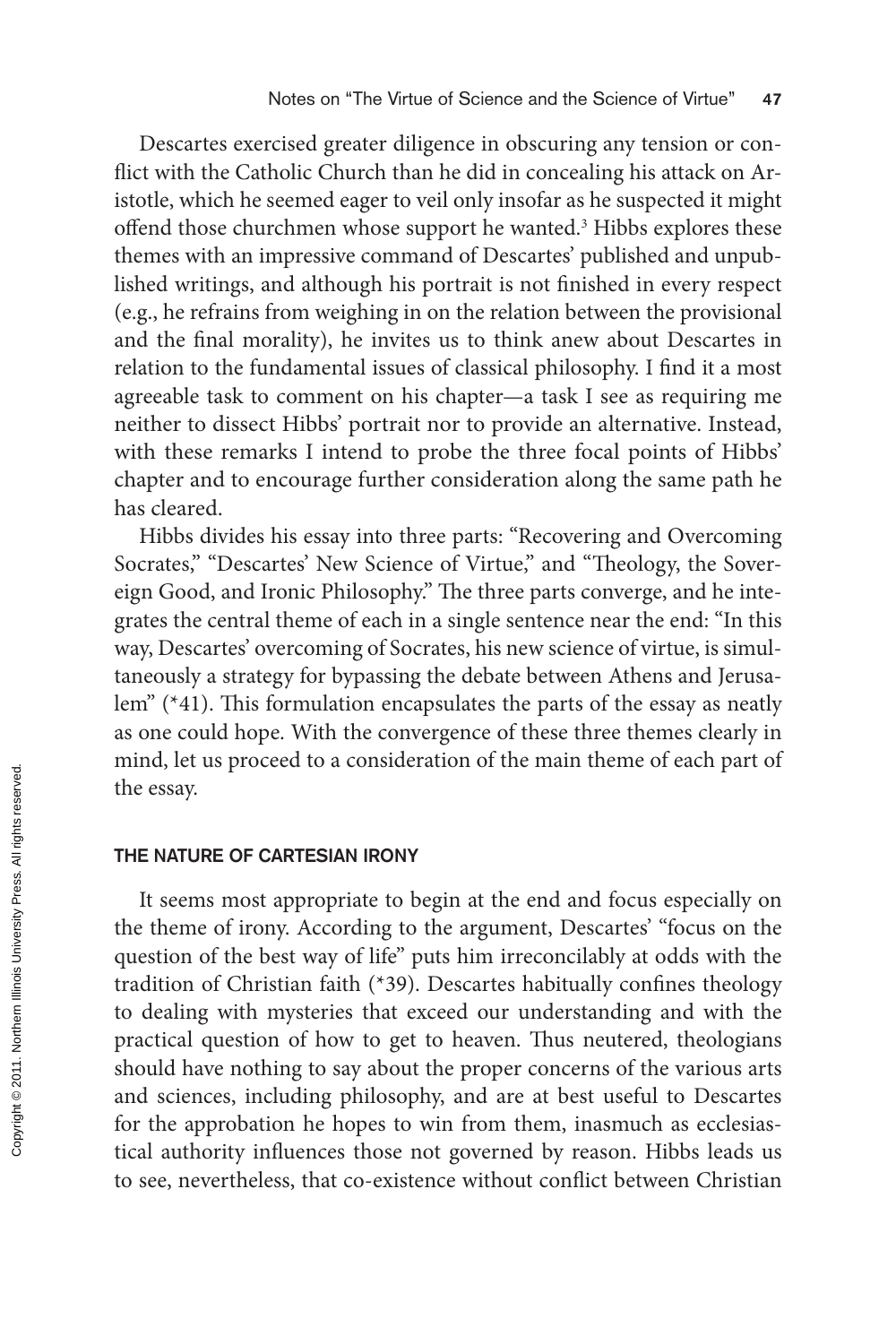theology and Cartesian philosophy proves impossible because Descartes conceives the best way of life as to be achieved not through grace but by Descartes' own efforts. Philosophy as a way of life has become not just a pursuit but a possession, especially in the new science of nature (\*40). In this Descartes distinguishes himself from Montaigne, whose more skeptical complacency does not present the same challenge. According to Hibbs, the *Meditations on First Philosophy* not only contains the principles of the new science of nature<sup>4</sup> but also advances "the articulation and realization of the best way of life" (\*40). Descartes' confidence in his grasp of the human good enables him to avoid open engagement with theology. There is no gap in his philosophy that theology might fill, he has no taste for open confrontation, and therefore he limits himself to treating theology only ironically (\*40–41).

The most difficult elements here concern the relation between the new science of nature and Descartes' science of virtue (a topic to which I return below). The first theme that demands attention is Descartes' irony, by which he keeps the Sorbonne theologians and others at bay. Whereas Socrates seems always to have been known for his irony, Descartes has avoided this reputation—or at least today Descartes is not so widely associated with irony. And this suggests his irony deserves closer attention. As Hibbs notes, Descartes praises Socrates for *candor* in confessing his ignorance and criticizes Aristotle for disingenuous pretensions to knowledge. In the third part of the *Discourse on Method*, likening himself inexplicitly but unmistakably to Socrates, Descartes describes the desire to combat his own reputation for wisdom, which he supposes may have arisen due to his "confessing more frankly" than is customary what he does not know and to his not "boasting of any doctrine."<sup>5</sup> In the same breath, he eschews irony and assures us that, "being proud" (*ayant le coeur assez bon*), he wishes not to be taken for something other than he is. On the same note, in the first part of the *Discourse*, he mentioned that he hoped everyone would be grateful for his frankness.<sup>6</sup> Descartes' irony occurs side by side with a celebration of sincerity that enables him to insinuate the lack of any need for irony, because everyone can—by means of the method—know the truth, or so it appears.<sup>7</sup>

This movement in Descartes' thought toward general enlightenment stands in some tension with the irony he directs at least toward the theologically minded. In what seems to be another striking allusion to Socrates (or Plato) in the sixth part of the *Discourse*, Descartes expresses his unwill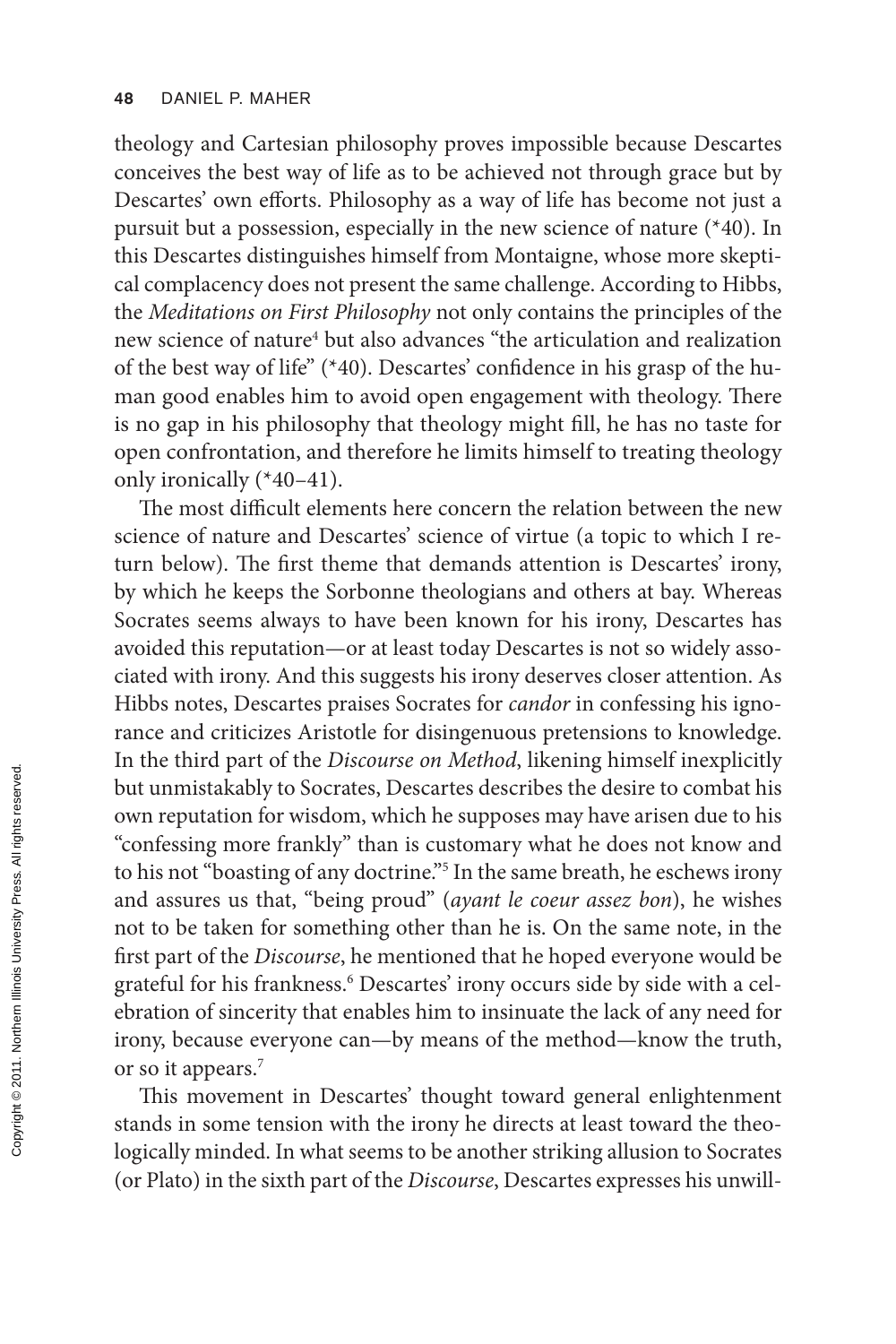ingness to be completely forthcoming with the principles of the science of nature he has discovered. He complains about certain contemporaries who take Aristotle as their authority and attempt to use him to solve difficulties he never addressed. They are like ivy that not only can ascend no higher than the trees on which it depends but also tends not to remain at that height but often turns and descends. Perhaps Descartes has in mind theologians for whom Aristotle serves as the principal philosophical authority. Whoever they may be, Descartes says one can convince these people of nothing because "the obscurity of the distinctions and principles they use enables them to speak of all things as boldly as if they knew them, and to defend whatever they say."8 They are like blind men, and to converse with them one would need to abandon the superiority afforded by sight and descend "to the bottom of some extremely dark cave" (*dans le fond*  de quelque cave fort obscure).<sup>9</sup> Descartes' own principles are so clear and so evident that, were he to publish them, it would be like opening windows and letting daylight into the cellar. Descartes' enlightenment would be *sunlight* in the cave.

Three elements especially deserve attention here. First, the cave or cellar is not conceived as the natural or inescapable home of all educated people. It is the place to which a clear-sighted person must descend in order to compensate for the disadvantages afflicting these Aristotelians with "only mediocre minds."10 Second, even when the daylight enters, these interlocutors will still see nothing, because their blindness does not result merely from the darkness of their location. Some people are blinded from within, and Descartes seems uninterested in reaching at least some of them. As he indicates in *Meditations*, Descartes demands a reader who has abandoned attachment to the senses and prior opinions; he does employ a kind of protreptic argument to lead his readers to methodical doubt, but even then he does not engage ordinary opinions so much as he undermines or incinerates them.11 Third, Cartesian principles do at least provide the light of day for any mind free of all prejudices, which thus promises enlightenment to all who are willing to conduct their reason rightly. The *cave* may not be Plato's cave, but perhaps there is a cellar at the foundation of the edifice of the sciences as Descartes reconstructs them. If so, Descartes seems willing to let in the daylight rather than be in the position of needing to compel someone who has seen the sun to return to a darkened cellar. Metaphors aside, Descartes appears to prefer enlightenment to Platonic acquiescence concerning the limited openness of political life to knowledge.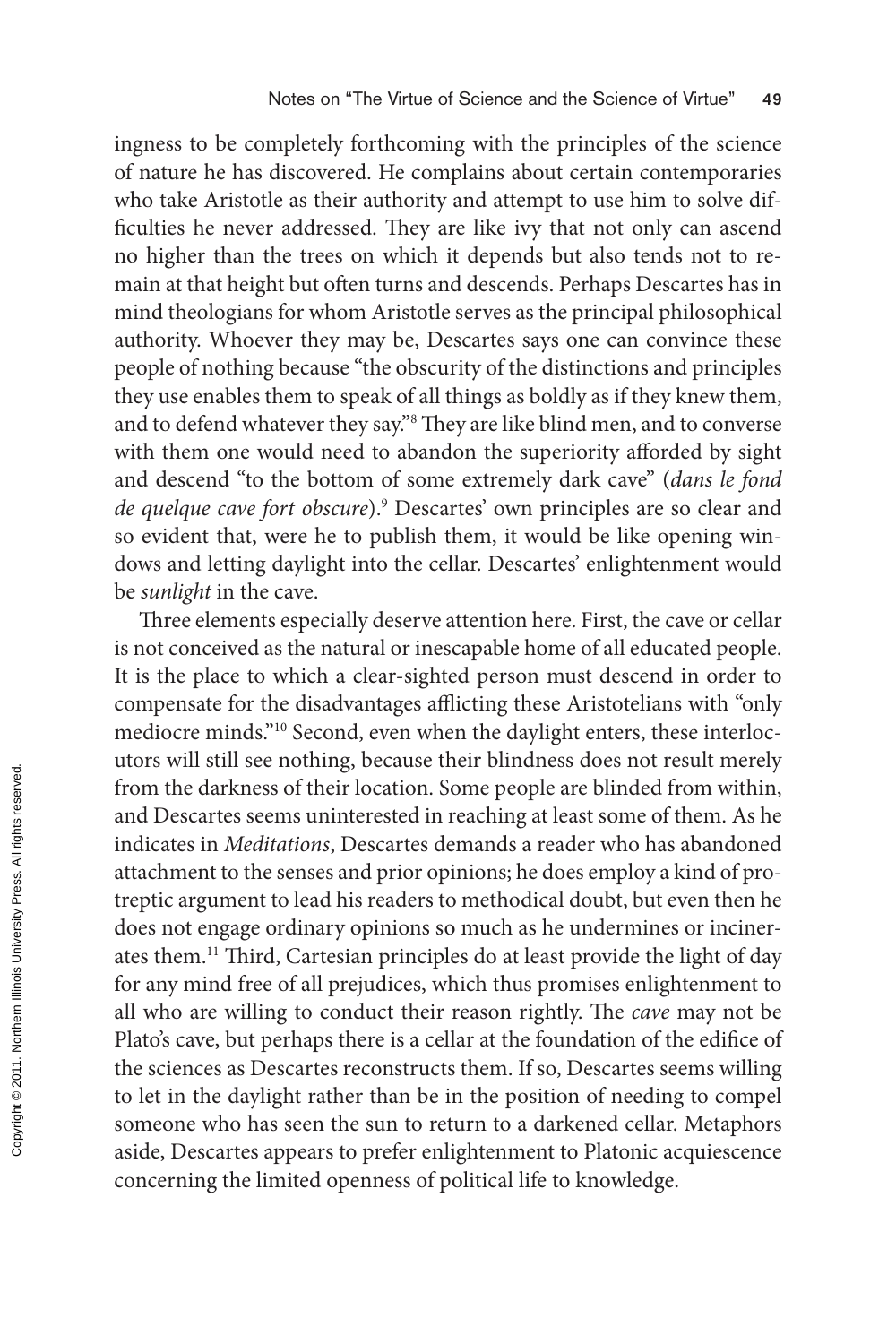To bring these remarks on irony to a point, I note that the light shed by Descartes' principles seems to be both for and not for everyone's benefit. After all, he did not publish *Le Monde* (the treatise containing these principles), although he advertises its existence in the sixth part of the *Discourse* as he explains his decision to reverse his prior resolution to publish it (a practical decision, incidentally, in flagrant violation of the second maxim of morality). Ultimately, he published the *Discourse* instead, which he presents as a story or a fable, the whole of which therefore participates in "the necessary indirection of storytelling."12 In the *Discourse*, Descartes speaks ironically to the learned and at least affects frankness with his popular audience. By simulating (in some passages) the equality of all minds and dissimulating his own superiority, Descartes makes the extent of his irony much more difficult to discover; he seems to invite the reader to see through his irony much less than does Plato or Socrates. It seems less protreptic, and indeed in Hibbs' reading Descartes' refusal to take received opinion seriously implies a rejection of the genre of protreptic writing (\*32). Even so, Hibbs emphasizes in the first part of his essay that Descartes is concerned to write in a manner conducive to provoking rather than enervating thought (\*29). If Descartes does intend to do this, we could benefit from a more precise taxonomy of Cartesian readers. How many kinds of readers does Descartes envision, and what are his aims with each?

A few further observations may help clarify this question. It seems to me that Descartes has neither a strategy for nor any interest in enlivening the minds of the blind Aristotelians shuffling around in his cellar. This seems to be the force of Hibbs' appropriate emphasis on the use of irony to keep theology away from direct contact with philosophy, but the complexity and the range of Cartesian irony requires further consideration. At the least we should note that his irony pleases much more than does the Socratic variety. As Richard Kennington has observed, everybody enjoys the first sentence of the *Discourse*, whether he sees the irony or he does not.<sup>13</sup> If Locke is correct, pain moves us to change our condition but pleasure inclines us to stay as we are. Does Descartes exercise irony principally for our benefit or his own? Finally, in an intriguing passage in the first part of his paper, Hibbs connects irony to temporality and to method and claims that Descartes directs irony "only toward those unaware of the method or toward the former self of the narrator" (\*30). Further elaboration of this claim would lead to interesting and helpful reflection on the particularity of Descartes' narrative and the universality of his intention (cf. \*30).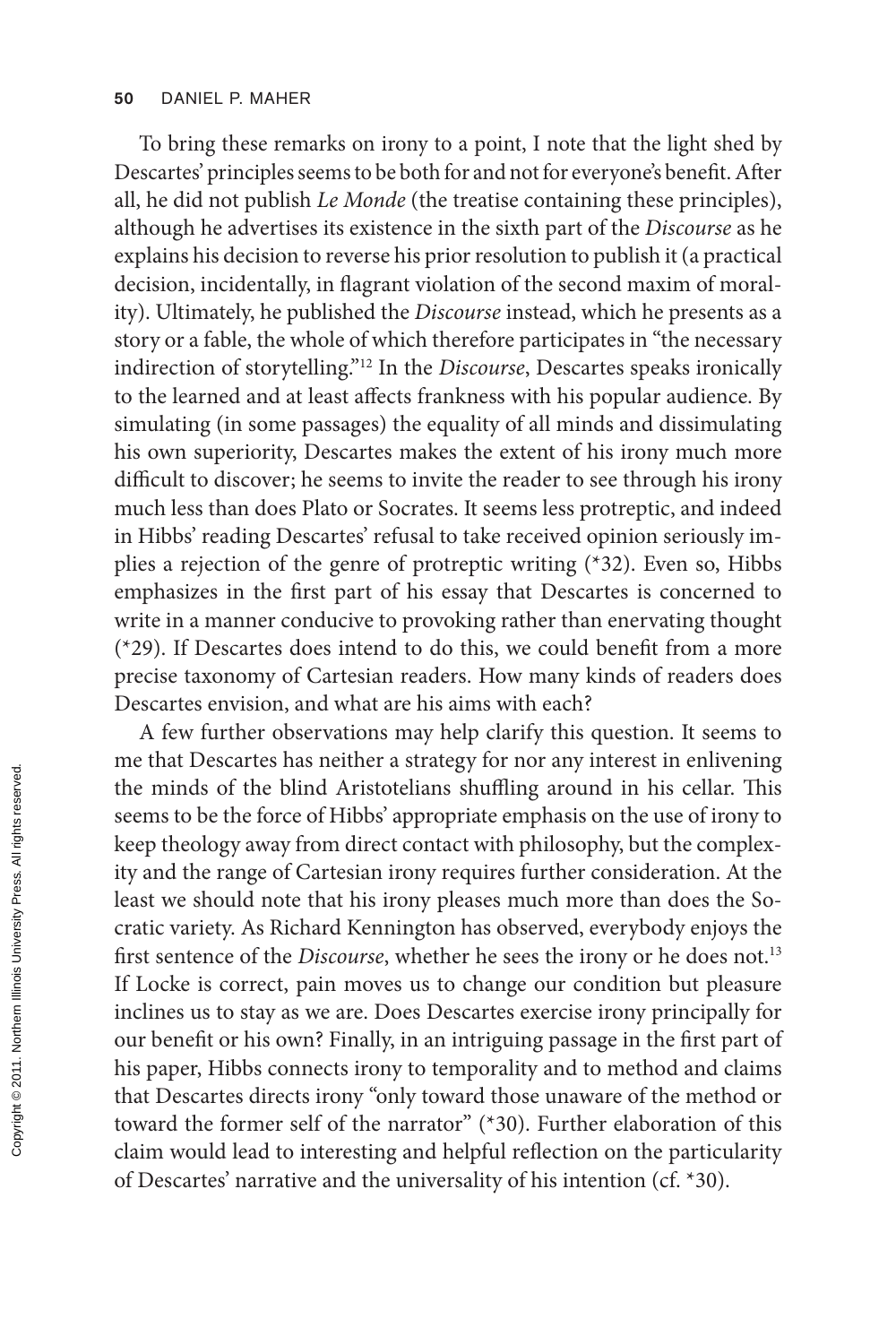#### **The Science of Nature as Extension**

A second theme, which surfaces most clearly at the juncture of the first and second parts of Hibbs' essay, is the certainty of the new science of nature. Hibbs presents Descartes as dissatisfied with the zetetic conception of philosophy that appears to be embraced by Socrates or by Montaigne. "The key insight of Socrates' entire life, the awareness that made him wiser than others, provides for Descartes merely an occasion to underscore the defects of his own education" (\*31). Hibbs shows beautifully how Descartes likens his own opponents to the sophists with whom Socrates contended (\*31). My concern lies with the character of his surpassing Socrates. Hibbs quotes David Lachterman, who says that Cartesian method constrains its objects such that "their very intelligibility becomes identical with their susceptibility to methodical treatment."<sup>14</sup> One could find a great deal of support for the claim that Descartes thinks the essence of material beings is identical with their mathematically knowable features.

But perhaps this is part of his irony. Perhaps Descartes constrained the human *erôs* for knowledge of the whole to something more pedestrian and achievable (a suggestion that seems to be entertained but underdeveloped near the end of the essay). A steady will in the face of "the distracting effect of wonder"15 may enable us to concentrate our energies on what we *can* know. We can satisfy the mind's desire to know at the same time that we satisfy the needs of the body, principally health, provided that we rigorously follow the method and do not get lost in search of first causes, those noble but to us barely knowable principles (\*41). One can see the appearance of a version of this line of thinking in Locke's *Essay concerning Human Understanding*. Much as Locke does not think that natural science is genuinely demonstrable (and Locke knew of "the incomparable Mr. Newton"),<sup>16</sup> so Descartes might conceive his physics as a science that does not apprehend the real essence of material things. It might be instead a science constricted to that part of nature that is conformable to the human mind and subject to mastery, although that part (quantity) is understood *not* to be ultimate in things.

Francis Bacon seems to be the inspiration for this line of thinking. He criticized the ancients for flying too swiftly from consideration of a few particulars to first principles. He substituted a slow and steady ascent in the direction of the *summa lex* in all of nature, even if one had to admit that the first and most universal principle(s) remained beyond our grasp.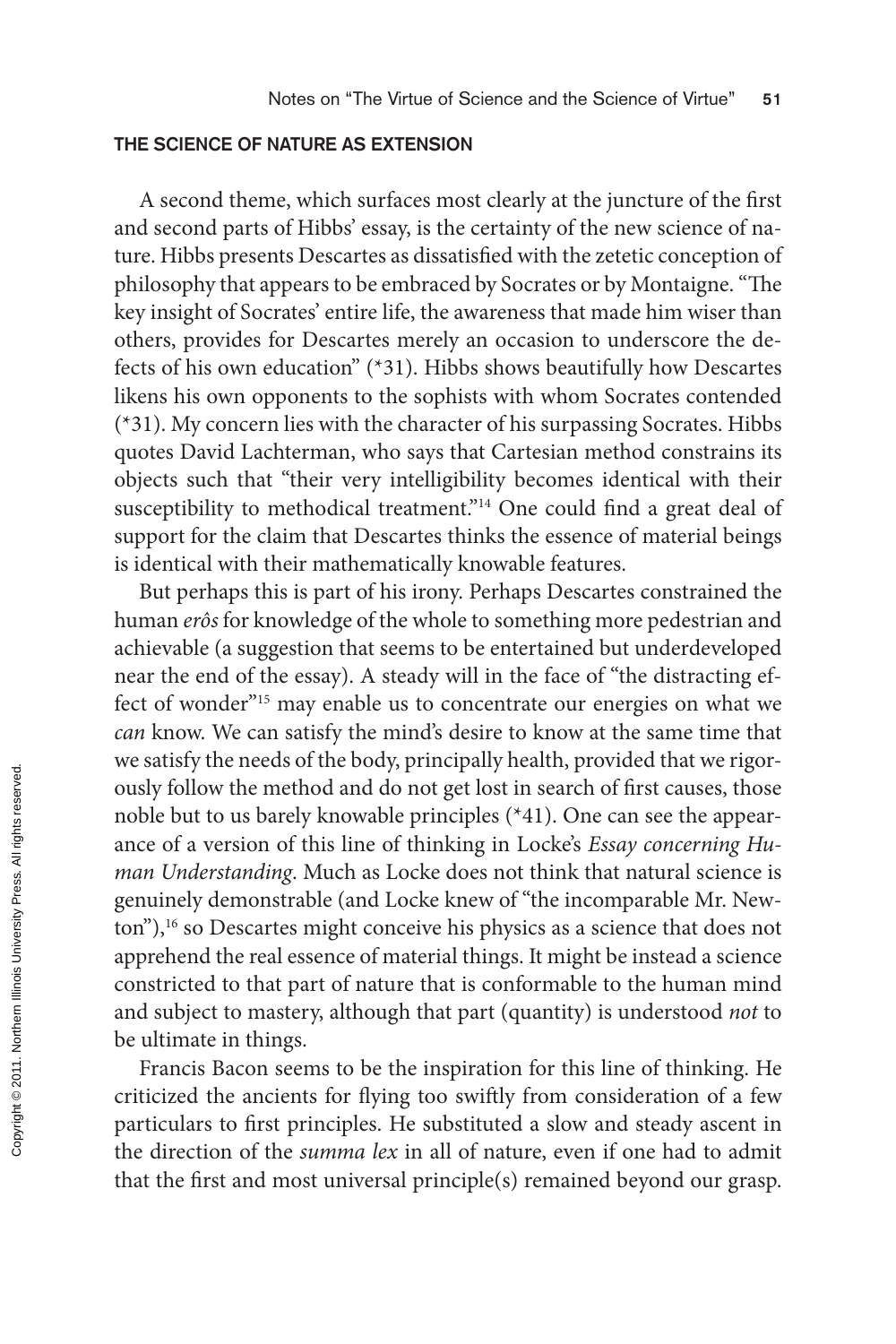For his part, Descartes speaks similarly in the *Rules for the Direction of the Mind*. Rule Eight announces the need to limit investigation to those things that can be intuited by our intellect. Knowledge of the limits of achievable inquiry "is just as much knowledge as that which reveals the nature of the thing," and it so "abundantly" satisfies curiosity that it would be irrational to inquire further.17 The proto-critique of pure reason that Descartes sketches in this rule is accompanied by this assertion: "We should then turn to the things themselves; and we should deal with these only in so far as they are within the reach of the intellect."<sup>18</sup> In this manner Descartes sketches the combination of a limited science of nature with the abundant satisfaction of the human desire to know.

It is difficult to draw definitive conclusions from Descartes' early, incomplete, and unpublished *Rules*, 19 but we are compelled to wonder about the extent to which Descartes regarded his science of nature as the fulfillment of the classical *erôs* to know the first principles of nature. In one reading, Descartes gives himself a knowable object that enables him to pass beyond the skepticism of Socrates and Montaigne, and he *wittingly* ignores and invites the rest of us to ignore any desire to know the whole. We find satisfaction in achieving a human science in place of the frustrations accompanying the apparently vain pursuit of the divine science Aristotle described—wisdom through knowledge of the first and most universal causes. In this interpretation, the Cartesian life of the mind consists in the carrying out of the project described in the *Discourse*, and in view of the image of philosophy as a tree, Descartes himself would miss out on the principal benefit of philosophy.20

In another reading, this is all part of Descartes' irony. He distracts most of those who are attracted to knowing with this intoxicating tale of the ability to comprehend all of nature, while he hides from them the fact that he offers comprehension only of an abstraction—quantity. This enables him to guarantee some success in the pursuit—namely, success for those whose desire to know is satisfied by the knowledge of laws of nature, which serve as rules of operation for the expansion of power, without insight into the nature of things. To the extent that the new science of nature becomes the source of untold humanitarian benefits, Descartes is in a position to give philosophy the reputation of being beneficial to ordinary people and thereby to reorder the relation between philosophy and non-philosophers (society or the political community).<sup>21</sup> In this reading, we are forced to take very seriously the distinction in the sixth part of the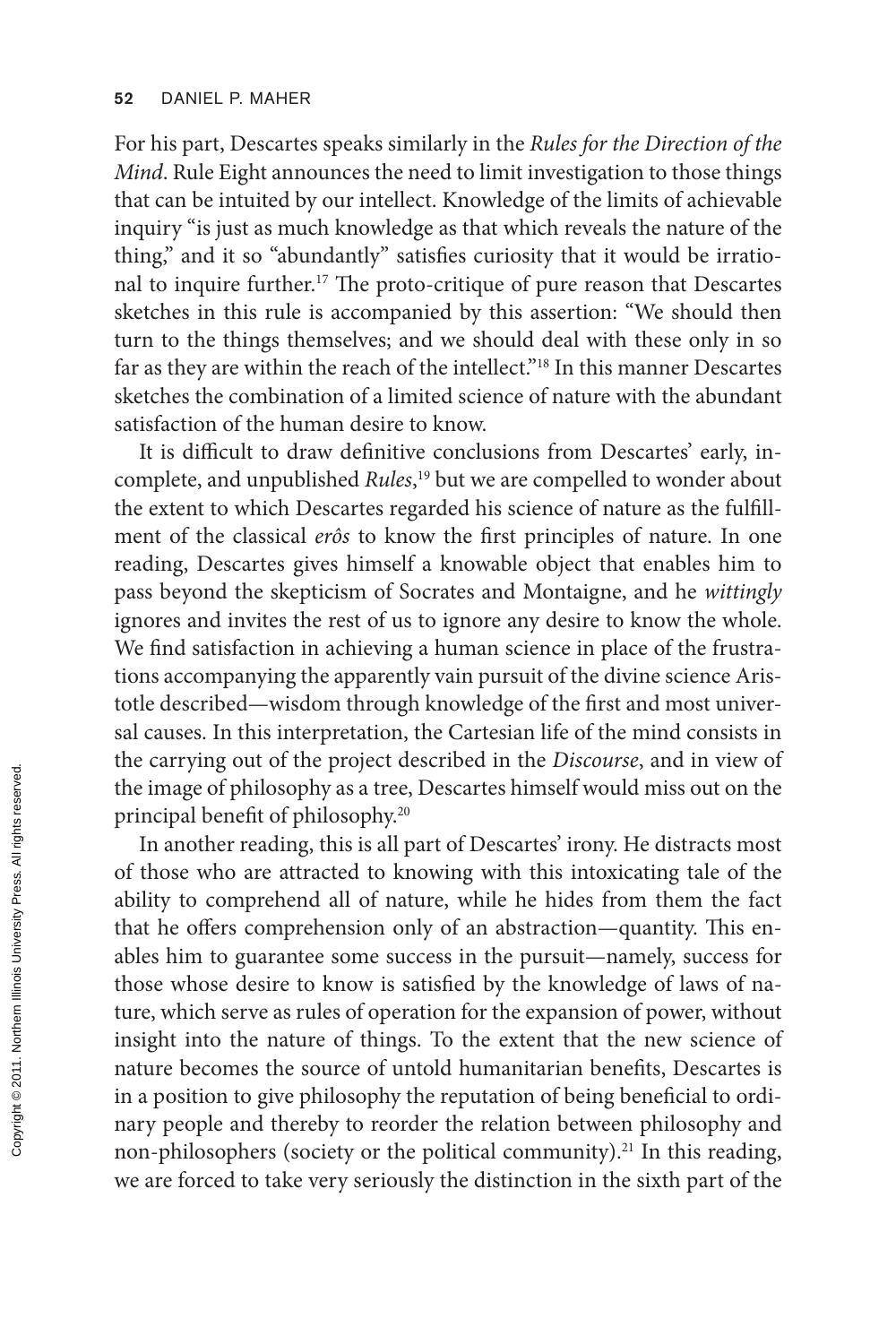*Discourse* that Descartes makes between himself and any followers who adopt and execute his method. Descartes, the inventor of the method that others merely follow, withdraws behind yet another mask to live a life he declines to reveal. In either of these readings, we are more likely to overlook philosophy entirely.<sup>22</sup> The philosophical life, as classically conceived, is discredited by comparison to the new human possibility: the scientific life, which emerges as the successful-because-humanitarian offspring of philosophy. Philosophy as search for wisdom recedes from view. In Descartes' understanding of his own life, does *scientific* wisdom in this sense displace philosophical pursuit of wisdom in the classical sense?

#### **The Character of Descartes' Philosophical Life**

The new science of nature is intimately connected to the new science of virtue, as Hibbs has argued persuasively, and for this reason my remarks in the last section have already begun to bleed over into this one. The precise character of the connection between natural science and virtue remains somewhat elusive. Descartes speaks again and again in the *Discourse* of the contentment, tranquility, and happiness that characterizes his life, which either is the life of an inquirer after the truth (that is, a philosopher in the traditional sense, as the fourth maxim of the provisional morality tends to suggest)<sup>23</sup> or is, as Hibbs has presented it, the life of a man who possesses wisdom (\*40). If it is the latter, could a philosopher be satisfied or content with a life contemplating the simple necessities that matter must obey—matter understood as extension and as excluding goods or ends, which is how Descartes characterizes the principles of his physics?<sup>24</sup> As much as Descartes promises that his new science of nature will lead (in the future) to technical devices for the mastery of nature, he also stresses his own current satisfaction even in the absence of those practical benefits. He does not mourn his inability to enter the technological Promised Land. Is Descartes genuinely contemplative of nature as constrained by method? Is he genuinely tranquil or just tranquilized?

Alternatively, is the object of his contemplation something more traditional and more Socratic than might first meet the eye? I have in mind here the Baconian precedent. Bacon admits that the new method or the *New Organon* does not generate itself and does not justify its own goodness. His new method is the only adequate method for dealing with nature, but "the logic now in use" is very properly applied to civil matters.<sup>25</sup> That is,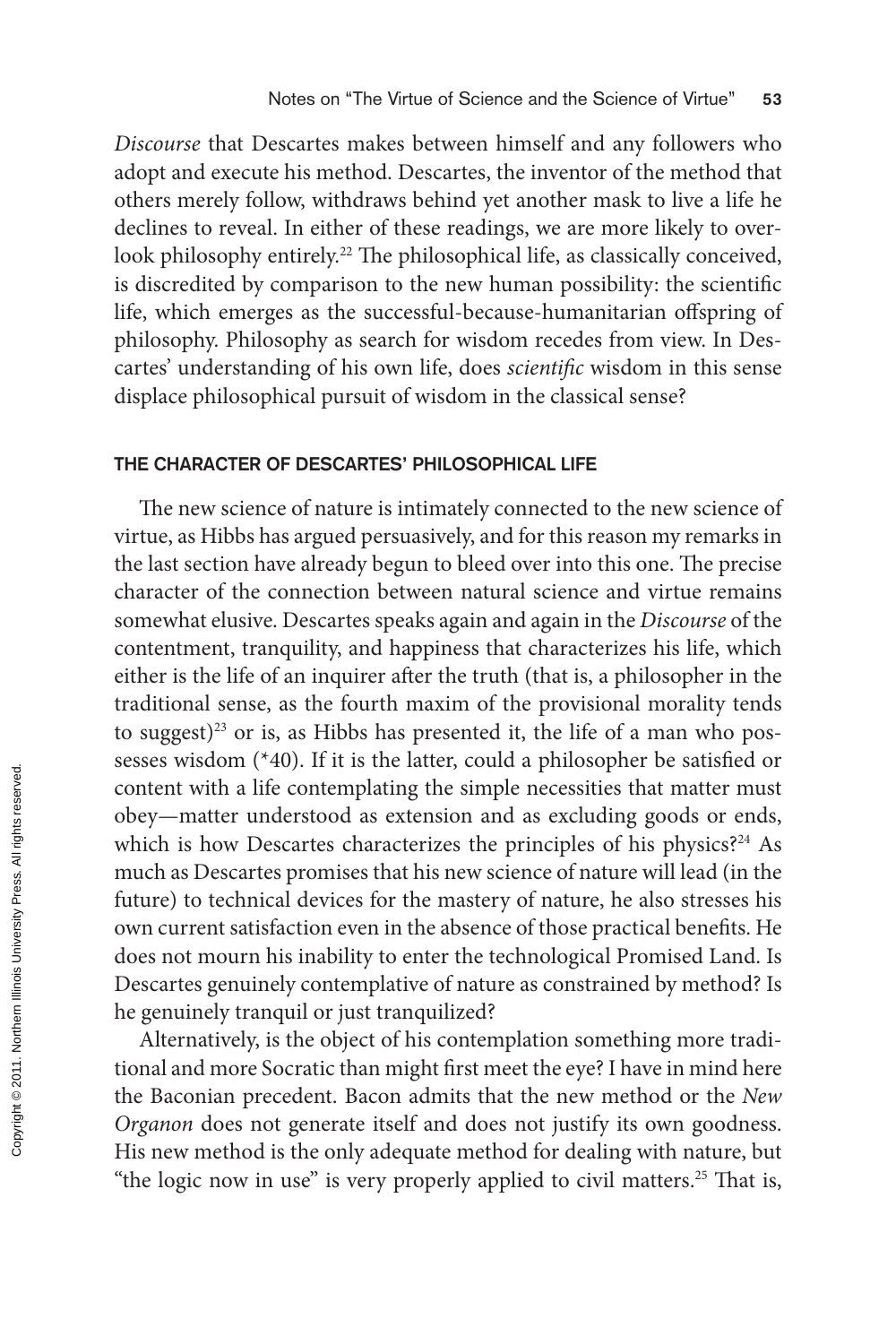Bacon's argument with his predecessors as to the goodness of the new approach to nature is an argument that cannot be had scientifically but must be had by appeal to traditional political and moral categories. Descartes' *Discourse* has essentially the same nature: a civil or popular argument in defense of the goodness of a new method.

Perhaps, then, Descartes turns out to be rather like his philosophical predecessors after all. The argument of the *Discourse* (most emphatically its sixth part) does not take its shape from the new method or from the provisional morality (except possibly from the fourth maxim); it is instead a prudential, dialogical, even classical bit of reasoning. In order to engage in it, Descartes must take seriously, at least provisionally, the opinions of the non-Cartesians among whom he lives. The sixth part of the *Discourse* addresses the reasons that have made him write,<sup>26</sup> and so this text concerns his end as a philosophical author. To put all of this in the form of a question, are the good life and the new science of virtue devoted to contemplation, technical benefits, hedonism in the Lockean sense, or what? What is the end animating Descartes?<sup>27</sup>

#### **Notes**

1. See Descartes' Letter to Mersenne, April 1634, in *The Philosophical Writings of Descartes*, vol. III, trans. John Cottingham, Robert Stoothoff, Dugald Murdoch, and Anthony Kenny (Cambridge: Cambridge University Press, 1991), 43 (hereinafter cited as CSM-K, with page numbers; the first two volumes of this work are cited as CSM, with volume and page numbers). See also *Oeuvres de Descartes*, vol. I, ed. Charles Adam and Paul Tannery (Paris: J. Vrin, 1996), 286.2–3. (Subsequent references to Descartes' works in this edition will identify volume, page, and line numbers.) Descartes' motto reflects a sentiment famously expressed in *Cogitationes privatae: -sic ego, hoc mundi theatrum conscensurus, in quo hactenus spectator exstiti, larvatus prodeo* (thus, about to set out on this theater of the world, in which hitherto I have been a spectator, I go forth masked) (*Oeuvres de Descartes* X.213.5–7).

2. Page numbers cited parenthetically in the body of this paper indicate a reference to Hibbs' contribution to this volume, "The Virtue of Science and the Science of Virtue."

3. For example, see the famous Letter to Mersenne, 28 January 1641 (CSM-K, 173; *Oeuvres de Descartes* III.297.31–298.7). Compare Descartes, Letter to Mersenne, 11 November 1640 (CSM-K, 157; *Oeuvres de Descartes* III.233.15–26).

4. See the letters cited in previous note.

5. René Descartes, *Discourse on Method*, trans. Richard Kennington, ed. Pamela Kraus and Frank Hunt (Newburyport, MA: Focus Publishing, 2007), 31–32; *Oeuvres de Descartes* VI.30.21–28.

6. *Discourse*, 17; *Oeuvres de Descartes* VI.4.18–20.

7. "In this I perhaps will not appear too vain, if you consider that since there is only one truth concerning each thing, whoever finds it knows as much as can be known about it,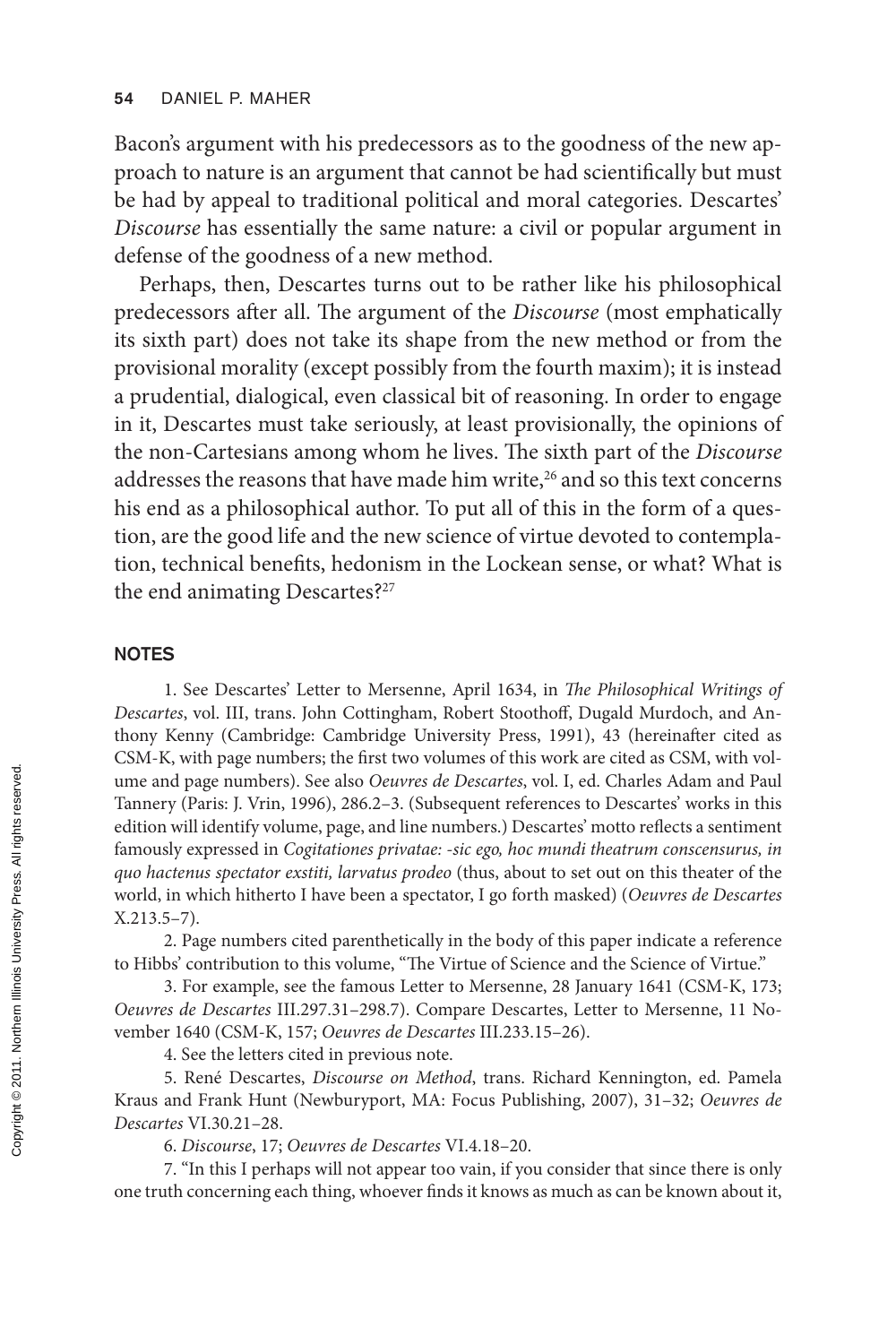and that a child, for example, instructed in arithmetic, having made an addition according to the rules, can be assured of having found, regarding the sum, all that the human mind can find" (*Discourse*, 26–27; *Oeuvres de Descartes* VI.21.6–13). Hibbs also notes the egalitarian dimensions of Descartes' virtue of generosity (\*37).

8. *Discourse*, 53; *Oeuvres de Descartes* VI.70.28–71.1.

9. *Discourse*, 54; *Oeuvres de Descartes* VI.71.5. Kennington is not the only translator to render the French *cave* as "cave," thereby suggesting Plato's cave. French translations of the *Republic* typically use *caverne* because *cave* means not "cave" but "cellar," as Hibbs has it (\*31). Still, the connection with Plato's image does not depend upon the word *cave* but on the character of our sight and our blindness. In fact, Descartes' substitution of *cave* for *caverne* suggests that the darkness at issue is not natural but somehow man-made. Much as ivy climbs no higher than the top of the tree and often descends after having reached the top, Descartes' contemporary Aristotelians end in obscurities that derive from their own misuse of Aristotle. The differences between Plato's image and Descartes' image help reveal Cartesian irony more clearly.

10. *Discourse*, 53; *Oeuvres de Descartes* VI.70.28.

11. In the Letter to the Sorbonne Theology Faculty, attached to the *Meditations*, Descartes says that his arguments "require a mind which is completely free from preconceived opinions and which can easily detach itself from involvement with the senses" (*requirunt mentem a præjudiciis plane liberam, & quae se ipsam a sensuum consortio facile subducat*). CSM 2:5; *Oeuvres de Descartes* VII.4.28–30. In the sixth meditation Descartes does engage ordinary opinion under the label "the teaching of nature," but he has by this point eviscerated it as a source of knowledge for human beings; rather, certain knowledge begins from the light of nature (see the third meditation, ninth paragraph). The teaching of nature remains relevant as an uncertain guide for practical affairs.

12. Glenn Arbery, d'Alzon Visiting Professor at Assumption College, used this phrase in a lecture on Tolstoy's *The Death of Ivan Ilych* to emphasize the fact that even this novel, which seems overtly didactic, remains a novel in which the author speaks only through the narrative. The clarity with which Descartes expresses parts of his message should not induce us to lose sight of his pervasive indirection. (For his comments on histories and fables, see fifth, seventh, and eighth paragraphs of *Discourse*, part 1.)

13. Richard Kennington, "Descartes's *Discourse on Method*," in *Discourse*, 61.

14. David Lachterman, *The Ethics of Geometry: A Genealogy of Modernity* (New York: Routledge, 1989), p. 175. Hibbs quotes this passage on page \*32.

15. Richard Velkley, "Masks of Mastery: Richard Kennington on Modern Origins," *Political Science Reviewer* 31 (2002): 21. I am greatly indebted to Velkley's essay for the central idea discussed in the rest of this paragraph and for his interpretation of Kennington's published and unpublished work.

16. John Locke, *An Essay concerning Human Understanding*, ed. Peter Nidditch (Oxford: Oxford University Press, 1975), p. 10.

17. CSM 1:28, 30; *Oeuvres de Descartes* X.392.10–13, X.393.13–21, X.396.21–25.

18. CSM 1:32; *Oeuvres de Descartes* X.399.6–7.

19. "Between the *Regulae* and the composition of the *Discours* in 1636 Descartes all but completed the physical treatise, *Le Monde*. *. . .* It is in this pre-*Discours* and post-*Regulae* interval that he most probably turned to the writings of Bacon in which he found the stress on utility, the arts as model of beneficence, and mastery of nature, all of which are absent in the *Regulae* and *Le Monde*, and thematic in the conception of philosophy in